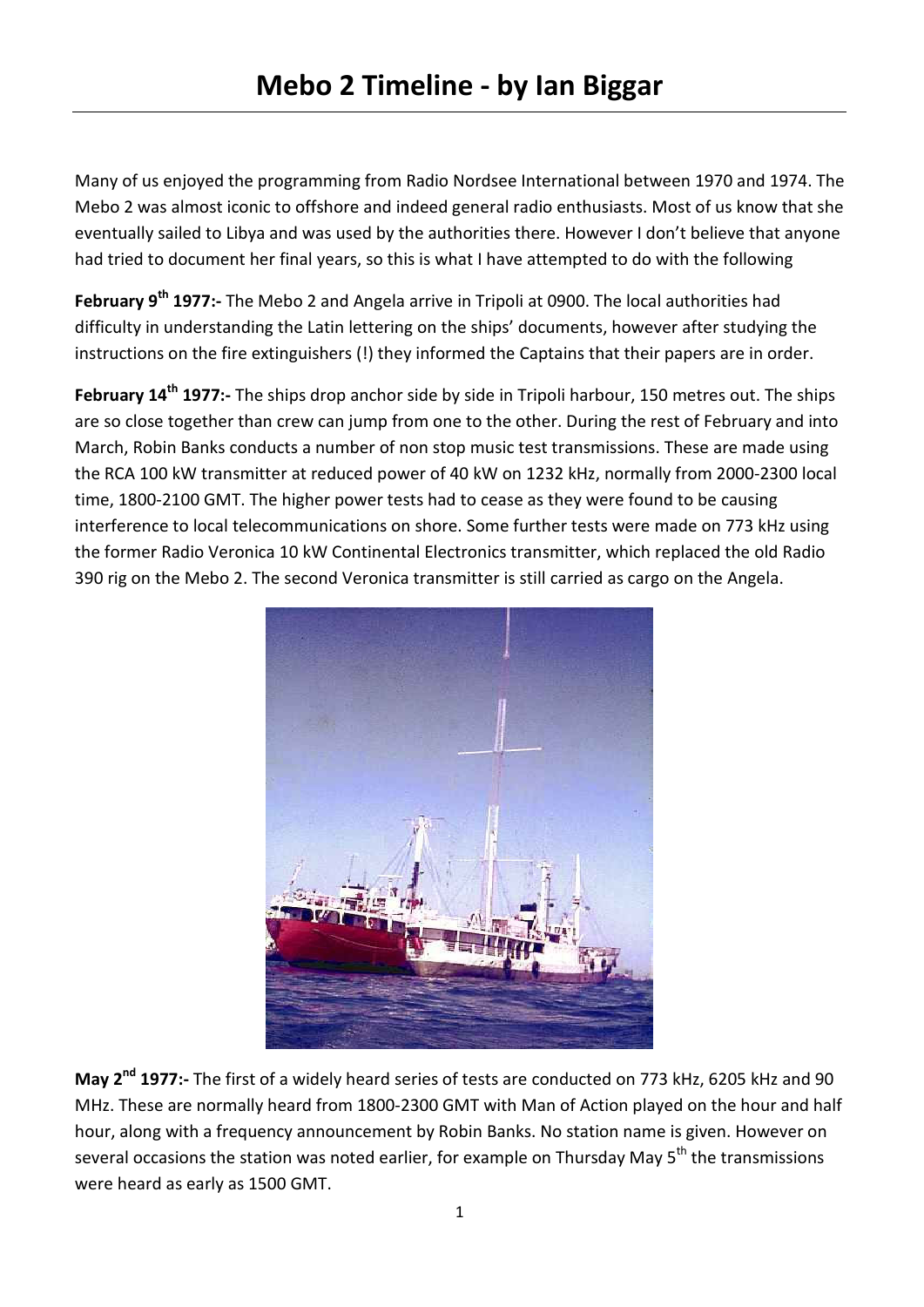**May 19th 1977:-** The station adds an additional outlet on 9810 kHz in the 31 metre band. Again on some days the transmissions can be heard earlier in the day. On Sunday May  $22^{nd}$  the station was heard at 1200 GMT when the Russian home service transmission ended on the channel.

**May 22nd 1977:-** The station is heard near Oslo, Norway on 6207 kHz (with 10 kW) in the 49 metre band and on 9810 kHz in the 31 metre band at 1900 GMT, and later in the evening also on 773 kHz via one of the ex-Radio Veronica 10 kW (putting out 8 kW) Continental transmitters at 2210 GMT. Announcement atop the hour at 1900: "You're tuned to a transmitted test program in the MW band on 773 kHz, 388.1 metres. We're also broadcasting in the 49 metres SW band at 6205 kHz and in the 31 metre SW band at 9810 kHz and on VHF/FM at 90 MHz. This transmission concludes at 1 AM that's 2300 hours GMT." (Voice of Robin Banks aka Robin Adcroft over Man of Action.)

Log on 773: Man of Action, ID+ "This is the place that's gonna blow your mind" jingle ex RNI, // 6207 kHz. Pop mx format Abba, Neil Diamond etc. QRM Egypt, plus some unidentified stations.

**May 23rd 1977 :-** When the 49 metre band transmitter was switched on at 1758, a frequency change to 6210 kHz had been made. Reception was poorer and suffered from teleprinter and SSB interference.



**May 29th 1977:-** Tests every night noted on 6210 kHz. "Caroline" by Fortunes played amidst old RNI jingles.

**June 19th 1977:-** The station is heard opening on 6210 kHz at 1100. The signal fades as the day progresses. It seems that the station is off the air as 1800 approaches, but at 1758 the transmitter was back on 6205 kHz. No transmission monitored on 9810 kHz. Seems that the evening before was the final one on 31 metres.

**June 29th 1977:-** A relay begins of the English language programme of the Socialist People's Libyan Arab Jamahiriyah Broadcasting Corporation. This was heard daily from 1600-1740 GMT on 773 kHz, 6205 kHz and 90 MHz from the Mebo 2, as well as 1406 kHz from Tripoli.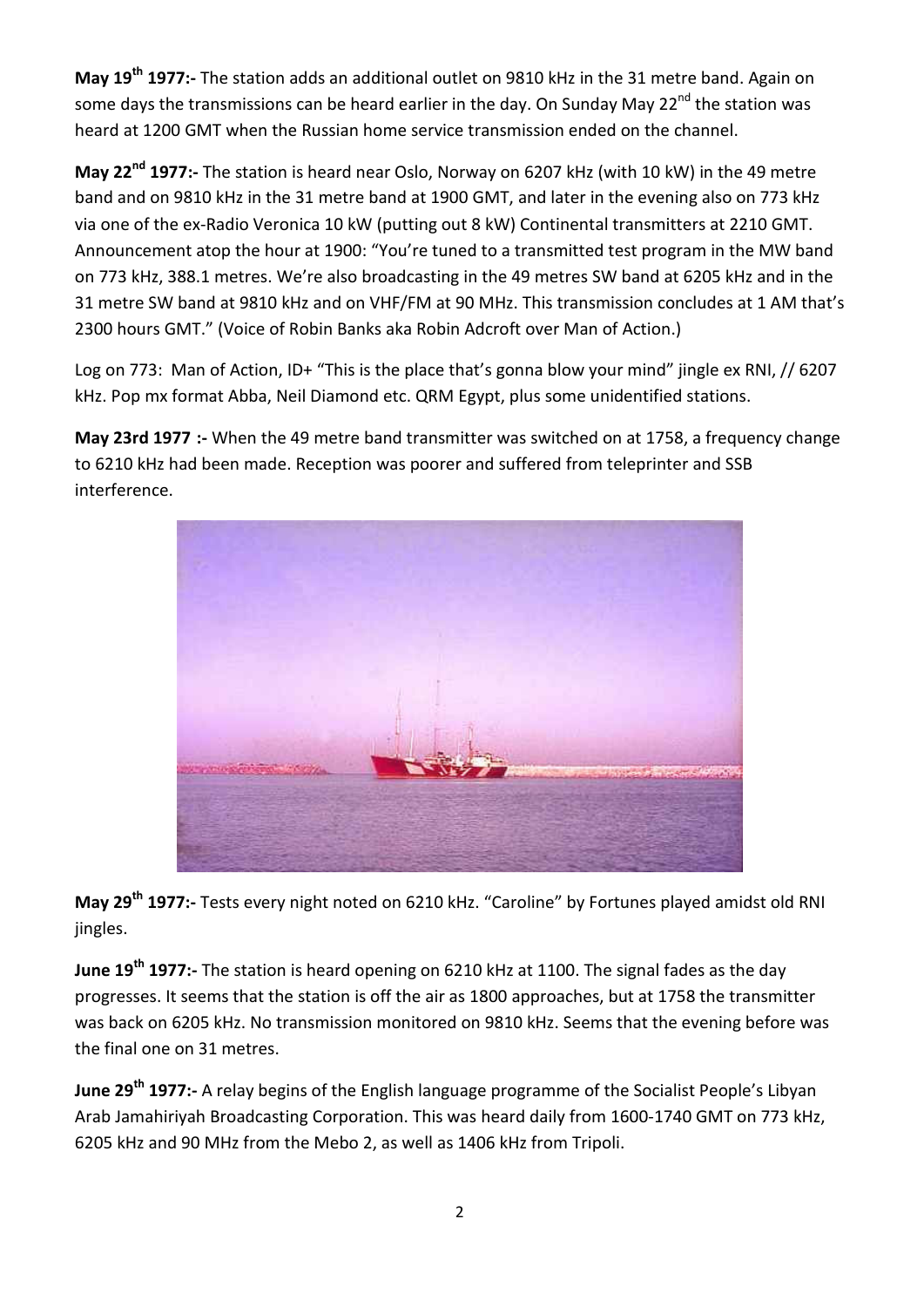The feed for the ship was taken off medium wave. These relays continued until July  $16^{th}$ . The usual evening music transmission from 1800-2300 was notable for the inclusion of RNI jingles.

**August 1st 1977:-** Station noted on 6205? kHz. "Swiss Lady" by Pepe Lienhard Band played plus usual Man of Action ID by Robin Banks.



**August 8th 1977:-** Both the Mebo 2 and Angela up anchor and sail for Benghazi.

**August 11th 1977:-** The ships arrive at Benghazi, but wait only an hour before sailing again to a position in Derna Harbour. This is about 600 miles east of Tripoli and just about as near as they could anchor to the Egyptian border. Relations between Libya and Egypt had become strained and the main reason for the move was to jam Egyptian Radio's transmissions on 773 kHz. This was effective in the Benghazi area, but not further afield as Egypt use 1000 kW on 773 kHz.

**August 17th 1977:-** The station broadcasts an hour of Elvis Presley music from 2200-2300 as this was the day of his death.

**August 30th 1977:-** The station is again heard in Norway on 773 kHz via one of the ex-Radio Veronica 10 KW Continental transmitters. It was fading up at 2200 GMT with Man of Action. Spain, Egypt and another station noted below.

**October 30th 1977:-** The Mebo 2 leaves Derna for a new anchorage at Benghazi.

**October 31st 1977:-** The last in this series of shortwave tests is made on 6205 kHz.

**November 1st 1977:-** The engineer on board the Mebo 2 is told by the Libyans that transmissions should only be made on 90 MHz FM. These transmissions continue nightly from 1600-2100 GMT.

**December 12<sup>th</sup> 1977:-** Tests are once again heard on 6205 kHz, today and on the 13<sup>th</sup>. The station announcement only mentions 90 MHz FM. Assume that 773 kHz is also on the air.

**December 25th 1977:-** The station is noted testing again on 6205 kHz and this seems to be the start of another nightly series of tests running from 1600-2100 GMT.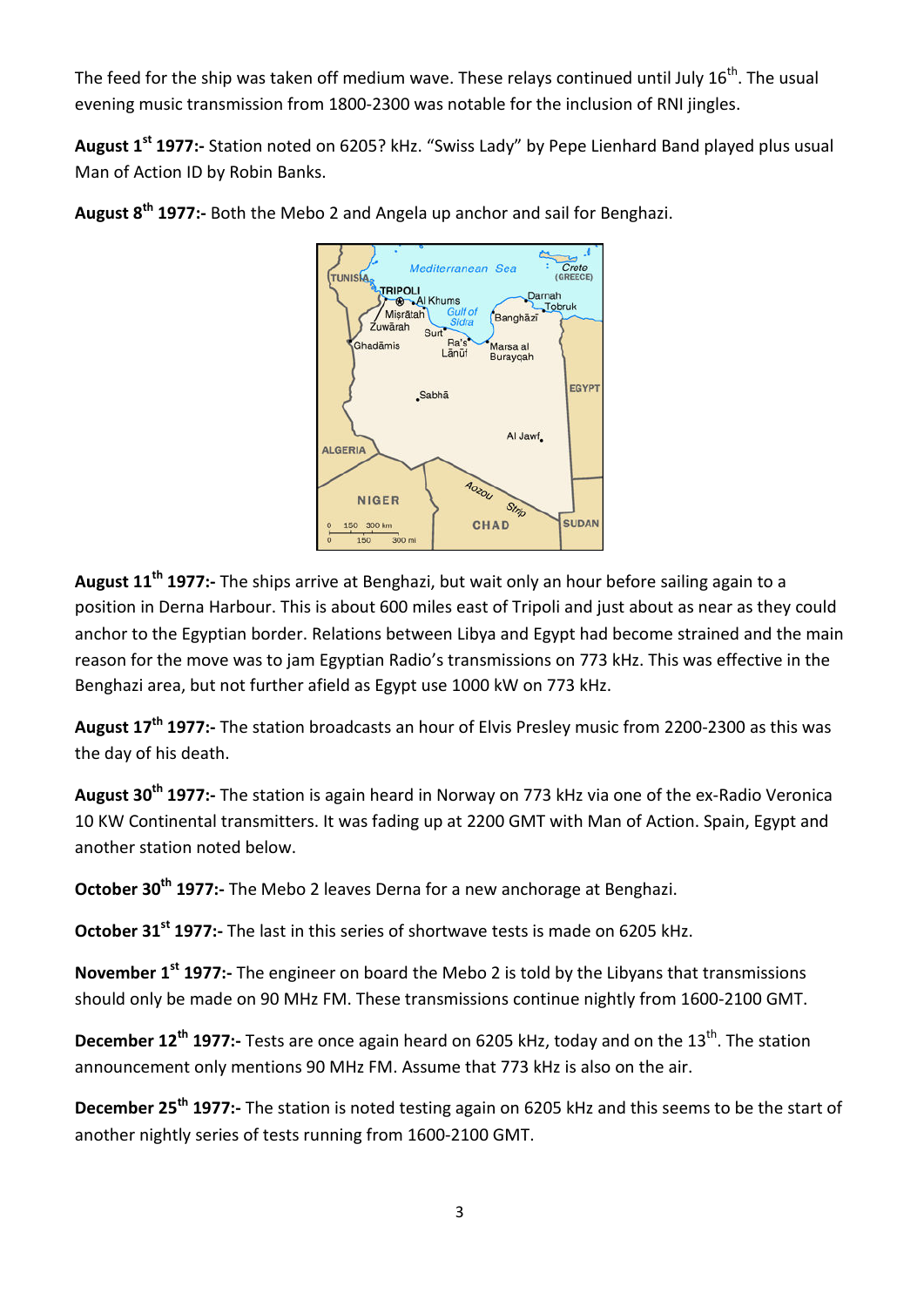**January 1978:-** The 1978 WRTH lists the following under Libya,Country tables:

Shortwaves 6205 and 9810 10kW Home Services: Tripoli 90 MHz

Additional information: "Radio Ship Mebo II": Test trs in **English** 1800-2300 on 773/6205 kHz+FM**.**(irr.rep. on 9810 kHz)

ANN: "….You're tuned to a tr. test program in the MW band on 773 kHz, in the MW band. SW 6205 kHz in the 49 m.b. and VHF 90 MHz."

**January 15th 1978:-** It seems like last nights broadcast was the final for now as nothing noted at 1600. Instead at 1800 Man of Action is played on 6205 kHz and engineer Jules Retrot is heard to announce that the Mebo 2 is 35 miles out of Benghazi. A further update was given at 2200 GMT. The ship is again on the move.

**January 19th 1978:-** The Mebo 2 returns to Tripoli.

**January 20th 1978:-** The ship is logged on 6205 kHz with a relay of the Socialist People's Libyan Arab Jamahiriya Broadcasting Corporation (SPLAJBC) programme in English from their domestic foreign language service. This terminated at 1826 GMT after the playing of the Libyan national anthem, with switch off at 1827

**January 21st 1978:-** SPLAJBC heard on 6205 kHz in French starting at 1410 GMT, followed by English at 1600 through until 1827 with transmitter switch off at 1831. This proved to be the last transmission for a while.

**February 1978:-** It is believed that both ships were in drydock in Tripoli during this period. The Angela was repainted blue, white and black as well as having repairs to damage suffered en route from The Netherlands to Libya. The Mebo 2 was also re painted in red with cream flashes. After coming out of drydock the ship was tied up against the quay opposite the British Embassy in Tripoli.

**March 12th 1978:-** Broadcasts re-commence on 6206 kHz following the same schedule as January  $21^\text{st}$ .

**March 24th 1978:-** After the scheduled finish of the relay at 1828, a selection of Western pop records were played. These continued until 2130 GMT when "Man of Action" was played and another SPLAJBC relay commenced, this time in Arabic. This transmission ended at 2208.

**March 27th 1978:-** During the evening transmission "Man of Action" is played along with an announcement from Robin Banks that "You're listening to a programme of International music in the medium wave band at 1610 kHz, 186 metres, in the 49 metre band short band at 6206 kHz. All reception reports will be acknowledged by a QSL and the address to write to is Reception Reports, PO Box 113, Zurich 8047 in Switzerland". Again an Arabic relay was heard. The 1610 kHz transmissions are using the 10 kW Continental Electronics rig that was formerly on 773 kHz.

**April 5th 1978:-** On this day the Mebo 2 and Angela officially become the property of the Libyan Government. Lloyds report that at this point the Mebo 2 is removed from their register, as it is now a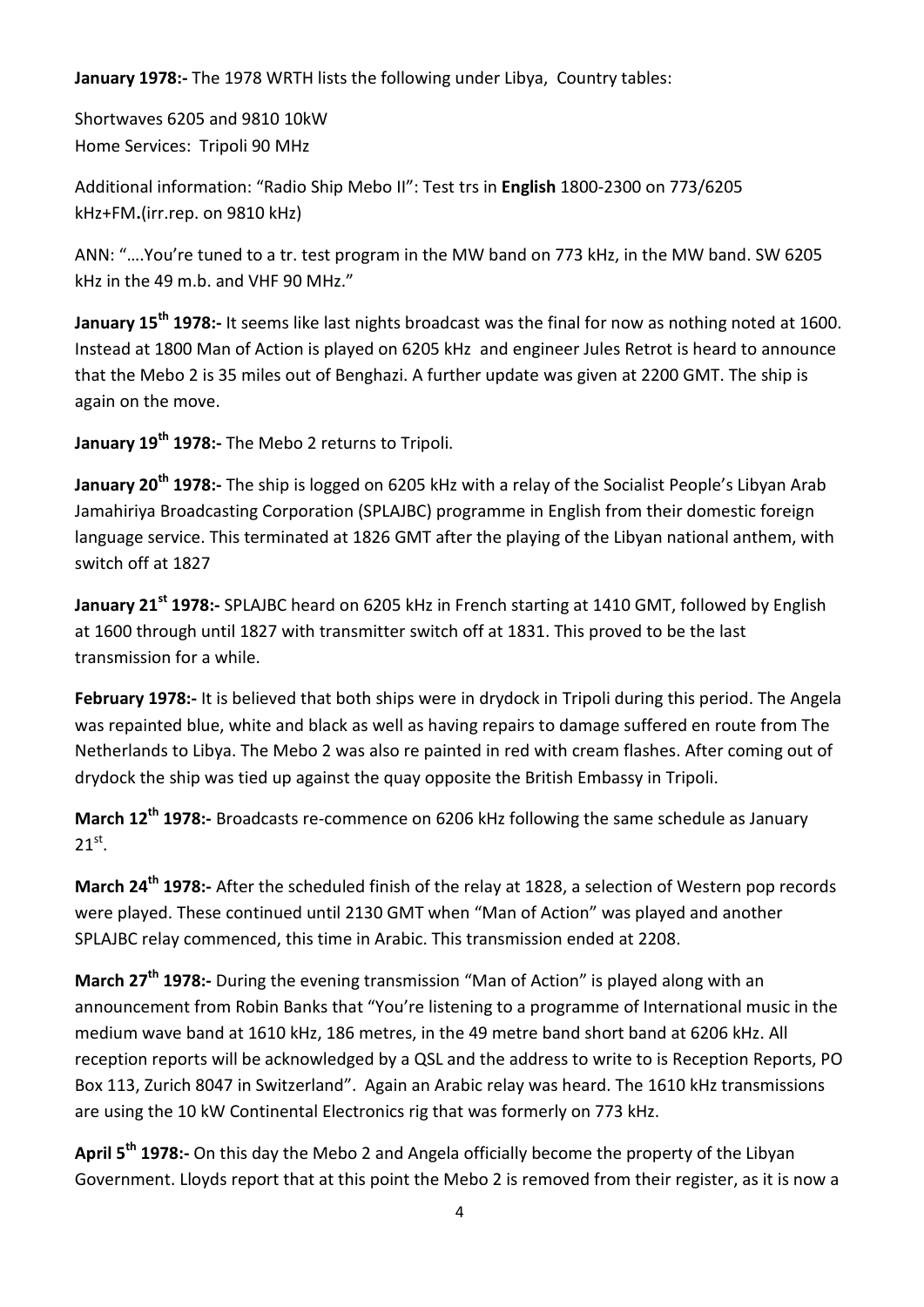naval ship. The Mebo 2 will change name to Al Fateh and the Angela to Almasira. The normal SPLAJCB relay is heard on 6206 kHz from 1410-1825 GMT. Non stop Western and Arabic music was played from 1842-1900, followed by Arabic speech and music until transmitter switch off at 2150. These transmissions are simulcast on 1402 kHz and 92 MHz FM from land based facilities in Tripoli.

**June 11th 1978:-** The domestic foreign language service of SPLAJBC commences programming from the radio ship Al Fateh anchored in Tripoli harbour. Three English speaking and three French speaking announcers came out to the ship on a daily basis to present the programmes live, with technical assistance from Printz Holman. This was necessary until the land studios are once again available. Following that, only the Holy Koran service will be broadcast from the transmitters onboard the Al Fateh.

**July 1st 1978:-** As predicted, the Holy Koran service replaces the domestic programming and can be heard on 6206 kHz using the 10kW RCA transmitter. These run from 0600-1800 , but will be extended to 22 hours daily through Ramadan. These transmissions are also on 1610 kHz AM using the 10 kW ex Veronica transmitter.

**August 14th 1978:-** The final English language pop programme is broadcast from the Al Fateh in commemoration of the British Marine Offences Act. Holy Koran programming finished at 0400 GMT and 50 minutes later the transmitter was switched back on 6206 kHz. What followed was a programme hosted by Black Printz from 0500-0600 that concluded with the playing of "Man of Action". This would be the last time that famous tune would be heard from the former Mebo 2.

**August 18th 1978:-** The Koran transmissions on 1610 kHz are received by a listener in the UK. On the same day, the Almasira was photographed in the Grand Harbour, Valletta, Malta. She bore the colours of the official Libyan General National Maritime Transport Company, which is unusual as they only owned modern ships. For such an old vessel to carry these colours means the ship was bought by the government and there was no imaginable commercial use for her at the time. Almasira had been away from Tripoli since June23rd and returned on August 23<sup>rd</sup>.

**August 25th 1978:-** The Al Fateh is in Zwara. (to be confirmed) The Koran transmissions on 1610 kHz with 10 KW are received by a listener near Kristiansand, Norway. They are in parallel to 6206 kHz, also with 10 kW. Signals are good at 2310 GMT.

**September 1978:-** The last of the European radio staff have left the Al Fateh and it is now in full control of the Libyan technicians.

**September 13 th 1978:-** The Koran transmissions on 6206 kHz are once again received by a listener near Kristiansand, Norway, this time at 1730 GMT.

**September 1978:-** According to a note from the Communications Officer at the British Embassy in Tripoli, the Mebo 2 ceased Radio of the Holy Koran transmissions in September.

**December 10th 1978:-** Radio Viking DX World reports that transmissions from the Al Fateh in Tripoli harbour can be heard regularly on 6206 kHz in the late afternoon. Medium Wave Circle magazine reports that transmissions can also be heard on 1611 or 1612 kHz, possibly with 100 kW.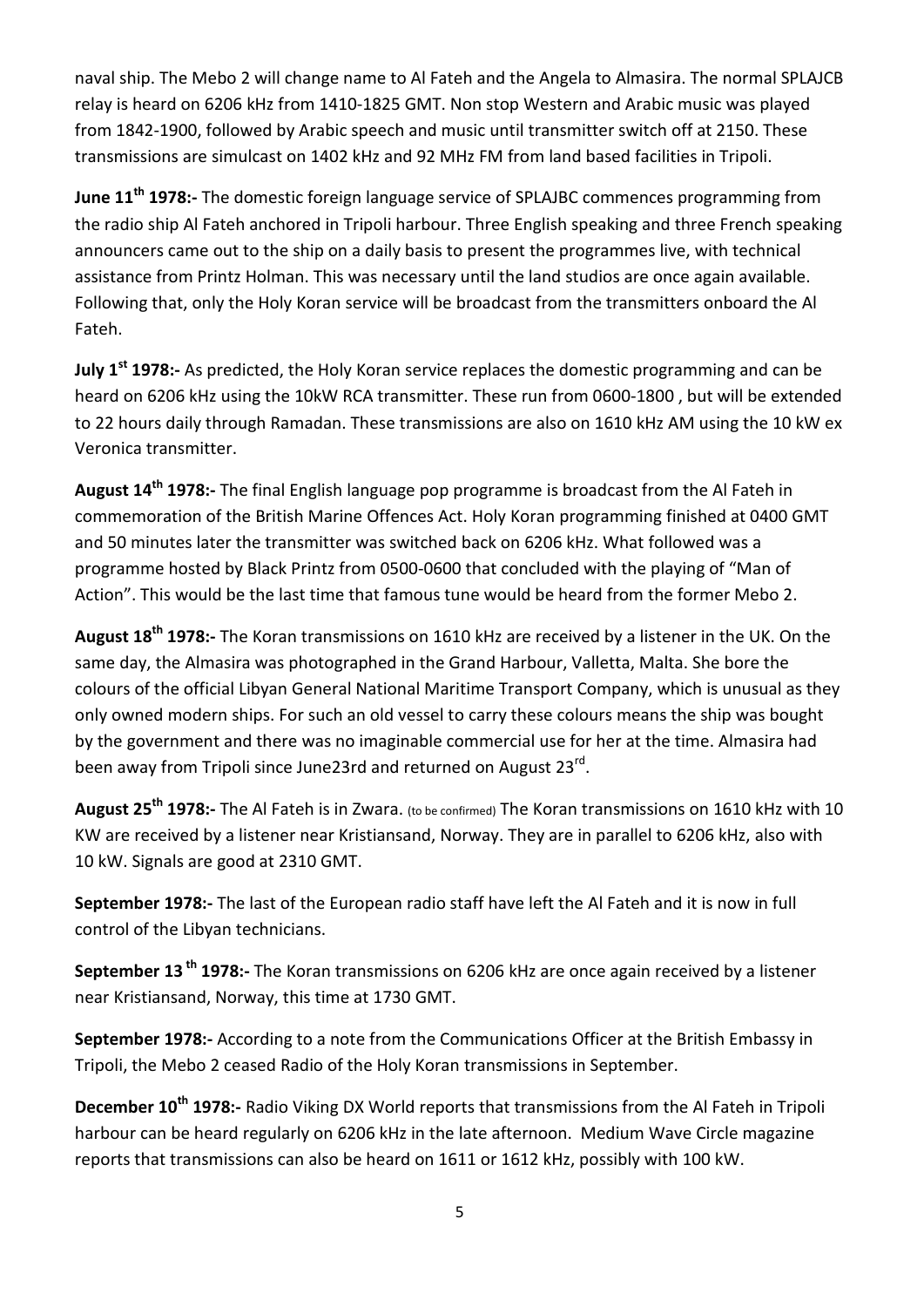**January 1979:-** The 1979 WRTH lists the following under Libya,

Country tables: Shortwaves 6206 10 kW FM: Tripoli 90 MHz



**March 7th 1979:-** The British Embassy in Tripoli report that the Al Fateh is visible from the top of their chancery building. The ship was painted red with grey flashes and flying the Libyan flag, but bore no name.

**April 8th 1979:-** The Koran transmissions on 1613 kHz are received by a Norwegian listener near Kristiansand, Norway, at 0320 GMT. They are in parallel to 6206 kHz.

**June 13th 1979:-** A British offshore radio fan discovers the Al Fateh in the Grand Harbour of Valetta. She now clearly bore the name Al Fateh, Tripoli and was painted red with grey flashes. She later was dry docked and repainted green before returning to Tripoli during the first week of September.



*Mebo II in Malta - 1979*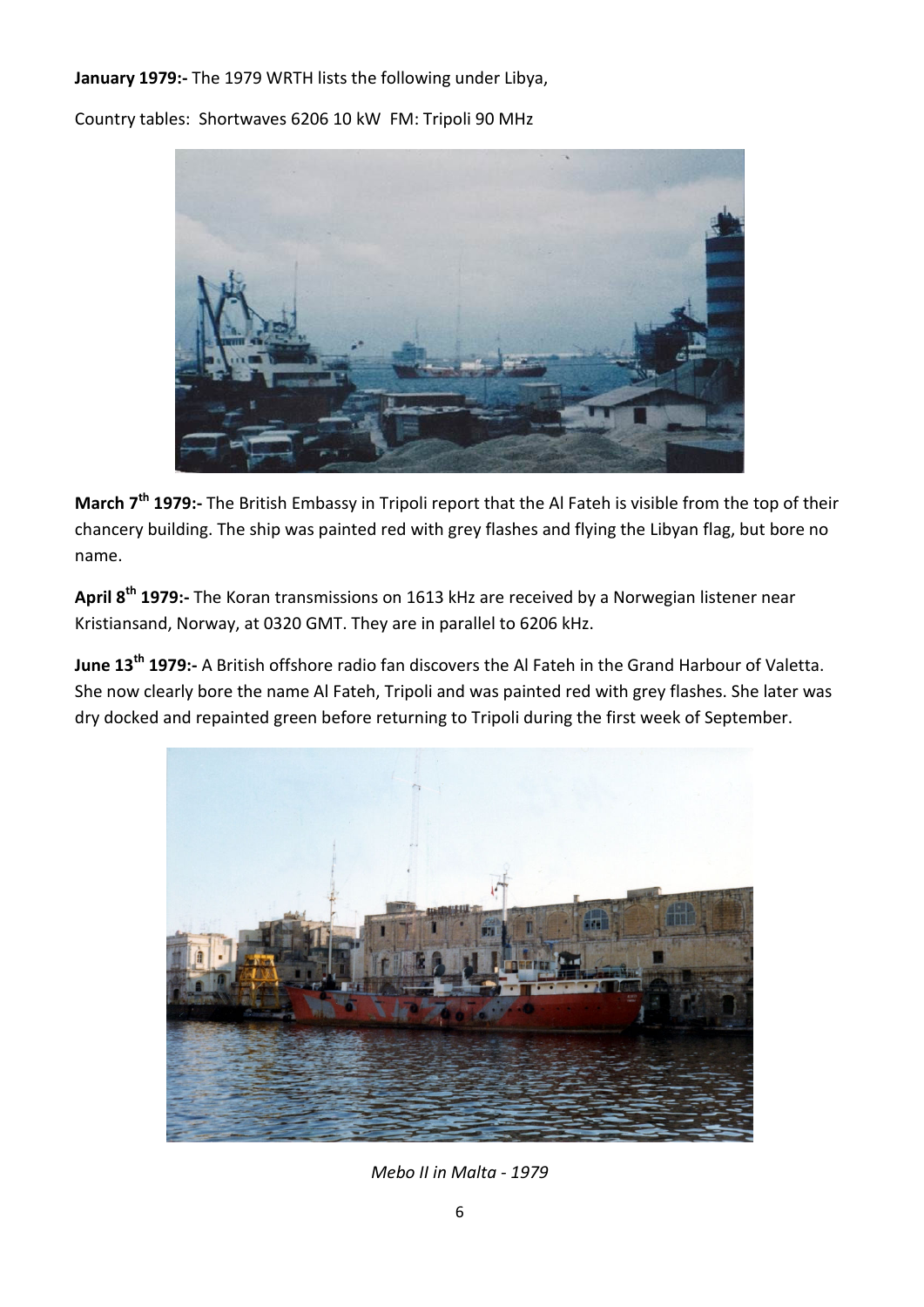**July 10th 1979:-** Sweden calling Dxer's report that "the Radio Ship Al Fateh, Tripoli fades in around 1240 GMT on 7165 kHz. Programming from the Holy Koran, but is subsequently jammed." Presumably this log was for the period before the ship moved to Malta.

**September 1979:-** The Medium Wave Circle magazine reports that the Al Fateh is now on 1605 kHz. It contains a log of a Holy Koran station on this channel at 2035 UTC.

**October 25th 1979:-** Koran transmissions on 1610 kHz received by another Norwegian listener near Oslo, Norway.

**January 1980:-** The 1980 WRTH lists the following under Libya,

"Al Fateh" Tripoli 1611 100 kW Shortwave 7165 10kW Home Services: Radio of the Holy Qu'ran, Libya from Radio Ship Al Fateh (ex Mebo II) in Arabic 0600-1800 on 1611/7165.

**January 19th 1980:-** Holy Koran Station noted on 1604.5 kHz at 1610 UTC

**February 7th 1980:-** Koran transmissions on 1610 kHz received in Bud, Norway at 0645 UTC in parallel to Libya on 1251 kHz. 1403 kHz was also heard but not in parallel.

**February 11th 1980:-** Koran transmissions on 1610 kHz received in Bud, Norway.

**February 24th 1980:-** Arabic programming noted on 1611 kHz, believed to be emanating from the Al Fateh as reported by the Medium Wave Circle.

**March 3rd 1980:-** The BBC's World Radio Club reports that the Al Fateh is re-broadcasting Holy Koran programming and you can find her on 7165 kHz and 1605 kHz.

**July 1980 :-** Due to worsening relations between Libya and Malta, the transmissions via the Cyclops site were immediately ceased. According to Robin Adcroft the Al Fateh was moved to Zwara, west of Tripoli and used the 100kW RCA transmitter on 1233 kHz to substitute for the lost Maltese facility.

**July 20th 1980:-** Stig Hartvig Nielsen reports in Shortwave News,

6210, 0015-0105 off, July 20

Unidentified, non stop English pop music with jingles, possibly ex Mebo 2 ship now out of Tripoli harbour? SINPO 54544

**Postscript:-** The BBC report above was the last report with any certainty that I could find of the Al Fateh. It may not have broadcast for much longer after that date as, from details supplied by Robin Banks, he went to Libya during the second half of 1980 and supervised the de-commissioning of kit from the Al Fateh in Tripoli harbour. This was put in storage with the intention of installing on land. It is believed that this never happened.

A decision was made by the Libyan's to dispose of the Al Fateh and Almasira, mainly due to the servicing costs required by the Maltese yard. This was taken without full Government consent as, to some, the ship and its facilities were still a useful commodity.